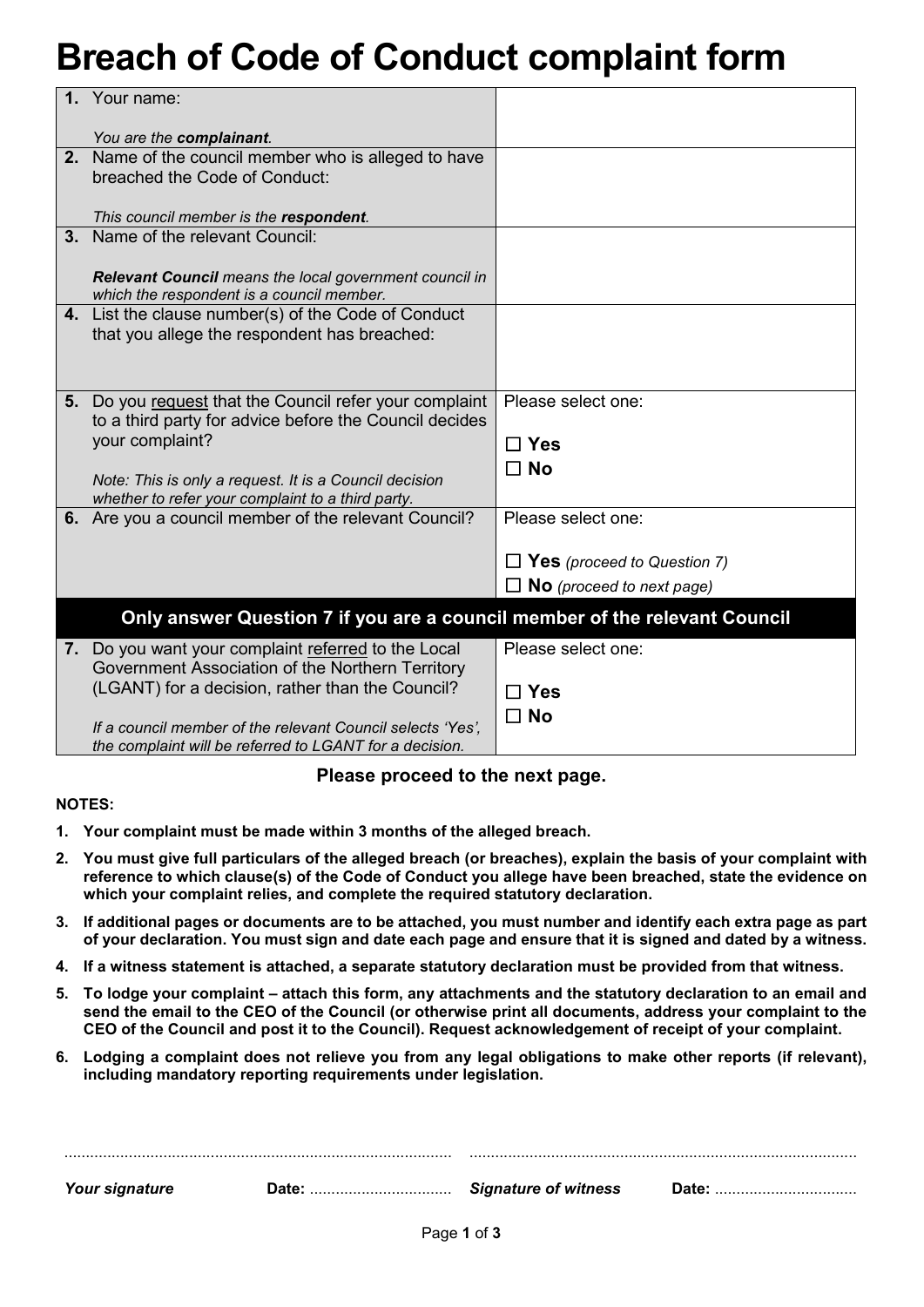|  |  |  |  | 8. Details of the respondent's alleged breach (or breaches) of the Code of Conduct: |
|--|--|--|--|-------------------------------------------------------------------------------------|
|--|--|--|--|-------------------------------------------------------------------------------------|

*Detail in full by stating each clause of the Code of Conduct that you allege has been breached. Support your claim in relation to each alleged breach with full particulars.*

.......................................................................................... .......................................................................................... *Your signature* **Date:** ................................. *Signature of witness* **Date:** .................................